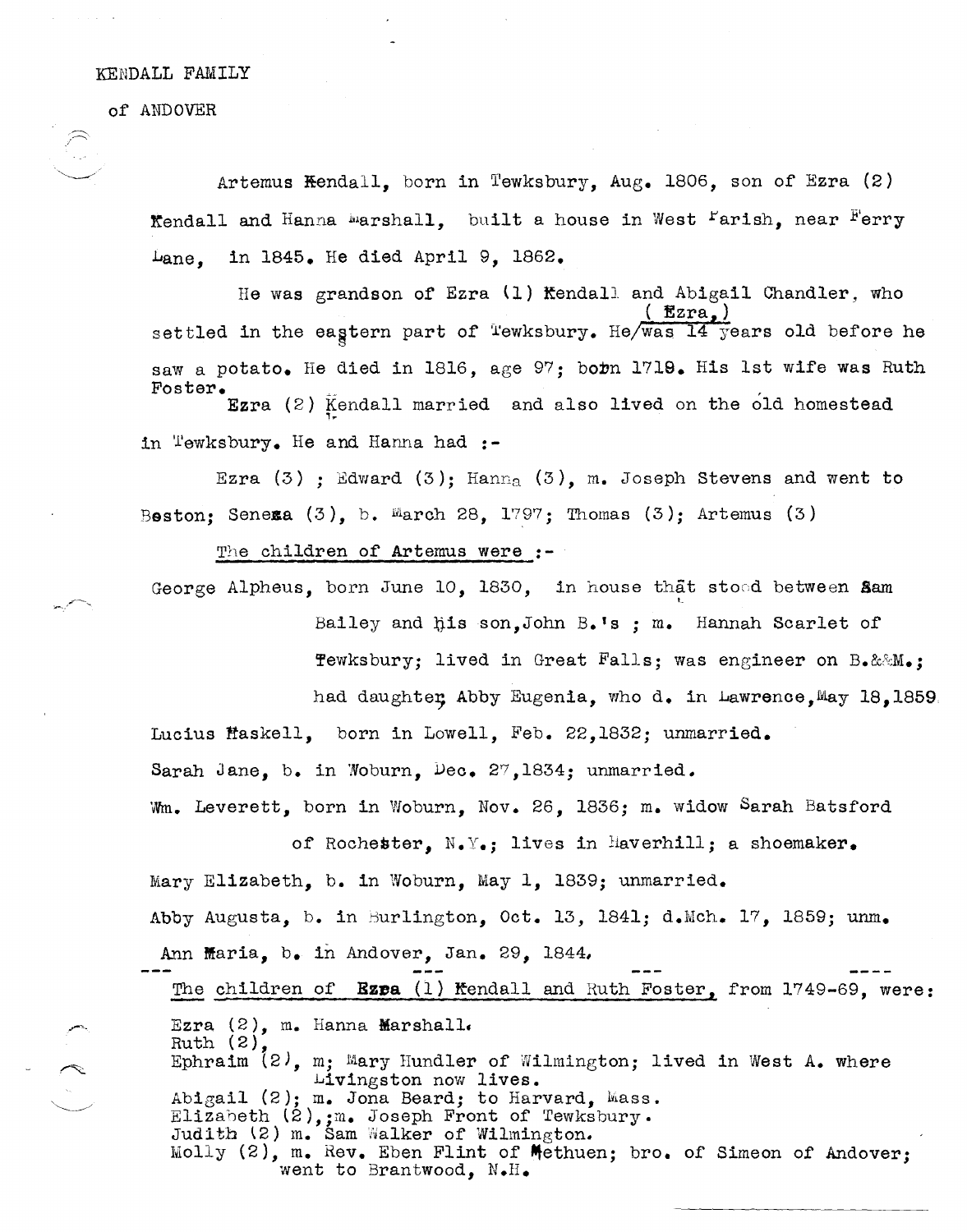## The KENDALL FAMILY

of ANDOVER

|                                                | $($ Ezra $(1)$<br>Ephraim (2) Kendall/and Mary Hundler, had $:$ -                                                                                                                                  |  |
|------------------------------------------------|----------------------------------------------------------------------------------------------------------------------------------------------------------------------------------------------------|--|
| $\begin{pmatrix} 1 & 1 \\ 1 & 1 \end{pmatrix}$ | Mary (3), m; Sam Hardy of Tewksbury; had son Sam Kendall (4) Hardy.                                                                                                                                |  |
|                                                | George $(3)$ , d; unmarried                                                                                                                                                                        |  |
|                                                | Abigail $(3)$ unmarried; lived in Maine with nephew, Jos. $(4)$                                                                                                                                    |  |
|                                                | Ephraim (3), m. Eunice Carleton Burtt; lived on homestead.                                                                                                                                         |  |
|                                                | Joseph (3), ; m. Sarah Boardman, dau. of John Clark of Tewksbury;                                                                                                                                  |  |
|                                                | moved to West Andover.                                                                                                                                                                             |  |
|                                                | Walter $(3)$ ; d. unmarried at 24                                                                                                                                                                  |  |
|                                                | Sam $(3)$ , m. Abigail Carter of Tewksbury; had Sam Walter $(4)$ ; had<br>Ann $(5)$ , horn $1852$ .<br>Thomas (3); d. in Tewksbury. widow said to be sister of "apt. Job                           |  |
|                                                | Abbott.                                                                                                                                                                                            |  |
|                                                | Harmon $(3)$ , moved to Athens, Me.                                                                                                                                                                |  |
|                                                | Abigail $(2)$ Kendall and Jona Beard. had :-                                                                                                                                                       |  |
|                                                | Abigail $(3)$ ; m. a Mr. Willard.                                                                                                                                                                  |  |
|                                                | Jonathan $(3)$                                                                                                                                                                                     |  |
|                                                | Ezra Kendall (3) ; unmarried.                                                                                                                                                                      |  |
|                                                | Eldad $(3)$ . unmarried                                                                                                                                                                            |  |
|                                                | Abner $(3)$                                                                                                                                                                                        |  |
|                                                | Susan $(3)$                                                                                                                                                                                        |  |
|                                                | Judith $(3)$                                                                                                                                                                                       |  |
|                                                | Elizabeth (2) Kendall and Joseph Frost, had :-                                                                                                                                                     |  |
|                                                | Betsy $(3)$ , m. Holly Marshall.                                                                                                                                                                   |  |
|                                                | "; for his 2nd wife,<br>Judith $(3)$ , m. $"$                                                                                                                                                      |  |
|                                                | Joseph(3)                                                                                                                                                                                          |  |
|                                                | Judith (2) Kendall and Sam Walker, had :-                                                                                                                                                          |  |
|                                                | Ben $(3)$ ; sea captain.<br>Betsy $(3)$ , m. Richard Carter; went to Wilmington.<br>Judith (3), m. a Dorr, sea capt.; lived in Duxbury.<br>Kendall $(3)$ ; lost at sea.<br>Sam $(3)$ ; a sea capt. |  |
|                                                |                                                                                                                                                                                                    |  |

 $-2-$